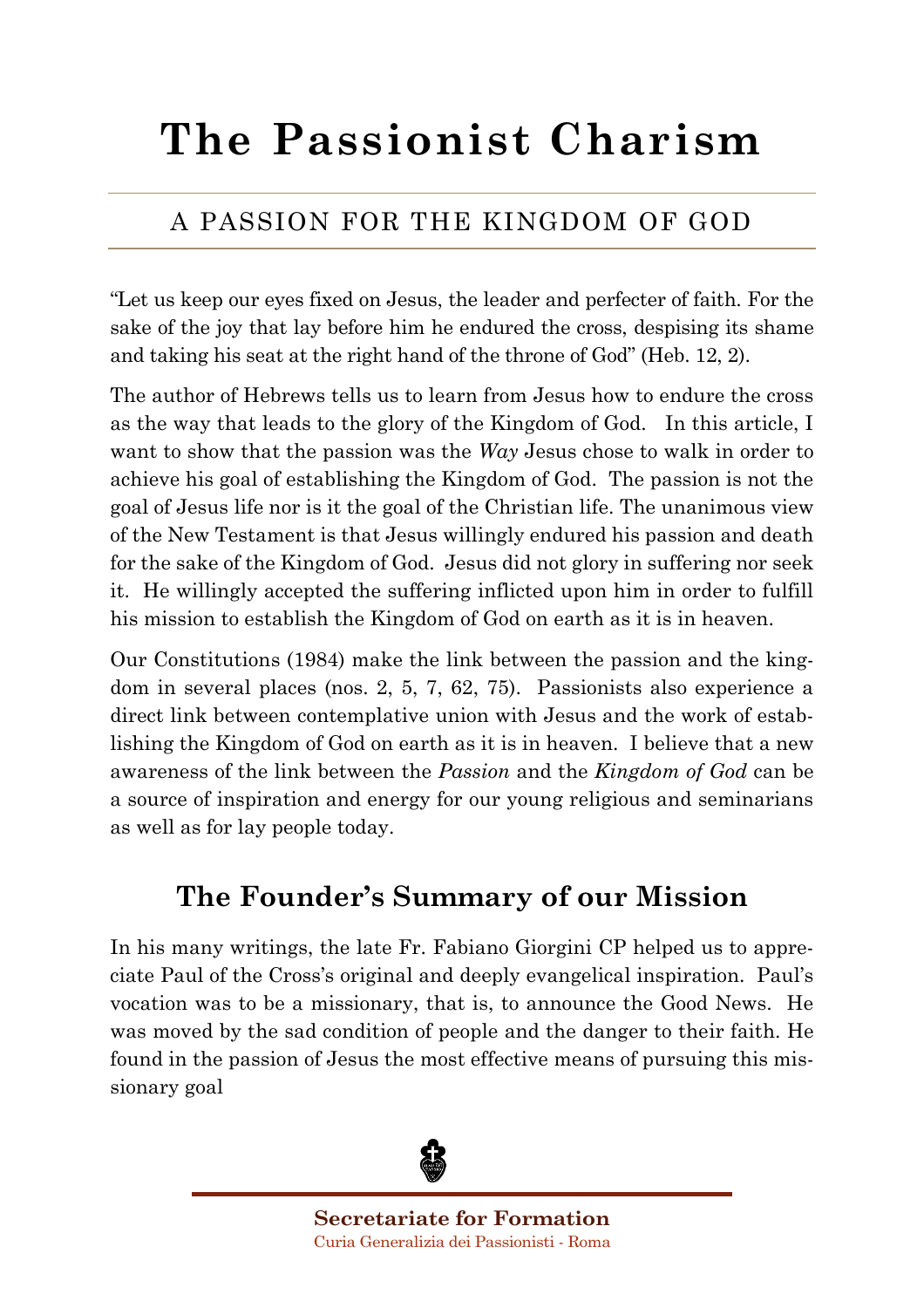In the *Short Account* of the Congregation he wrote in 1747, our founder gives us the essential elements of the Passionist life as he saw it. His great conviction was that God had raised up this new Institute. Paul had a strong sense that God was moved by the sad plight of people of that pitiable and distressing time. As Paul saw things, there was every kind of iniquity and this was causing great harm to our holy faith. He believed that the loving remembrance of the passion could help deliver people from these perils but unfortunately "the whole world was sliding into a profound forgetfulness of the passion" and even the faithful were largely ignorant or indifferent to the passion of Jesus.

Given this perilous state of affairs, the Congregation had a very precise mission. It is the aim of the Congregation, Paul says, to root out disorders, remove vice, foster virtue, and set souls on the way of perfection to heaven. The whole thrust of the new congregation is to go to the people and offer them a sure remedy for the ills that afflicted them, especially those that cause them to forget Jesus' passion and so weaken their faith. The principal means to achieve this mission is the loving remembrance of the passion. Today we might use a different language but the message is the same. The goal is union with God and a good Christian life, and the most effective means is the loving remembrance of the passion of Jesus. According to Paul, the passion is the most effective *means* for obtaining every good.

## **Jesus and the Kingdom of God**

Jesus was consumed with a passion for the Kingdom of God. His whole life and ministry was focused on the Kingdom. This was God's will for him and for the world. The Kingdom was at hand and would bring about a completely new way of being-in-the-world.

After his baptism by John, Jesus went throughout the land announcing the Gospel of the Kingdom (Matt. 4, 23) and he also showed us what the Kingdom is like. It is the fullness of life and joy that can be experienced only by renouncing every human ambition for power, wealth, possessions and status. Jesus "emptied himself" (Phil. 2,7) and in this way showed us the way to enter the Kingdom. "My kingdom is not like the kingdoms of this world", Jesus told Pilate. It is not characterized by political or military power, it does not use violence to coerce people, it does not seek to impose itself or dominate people. Jesus attracts people to the Kingdom by his message and example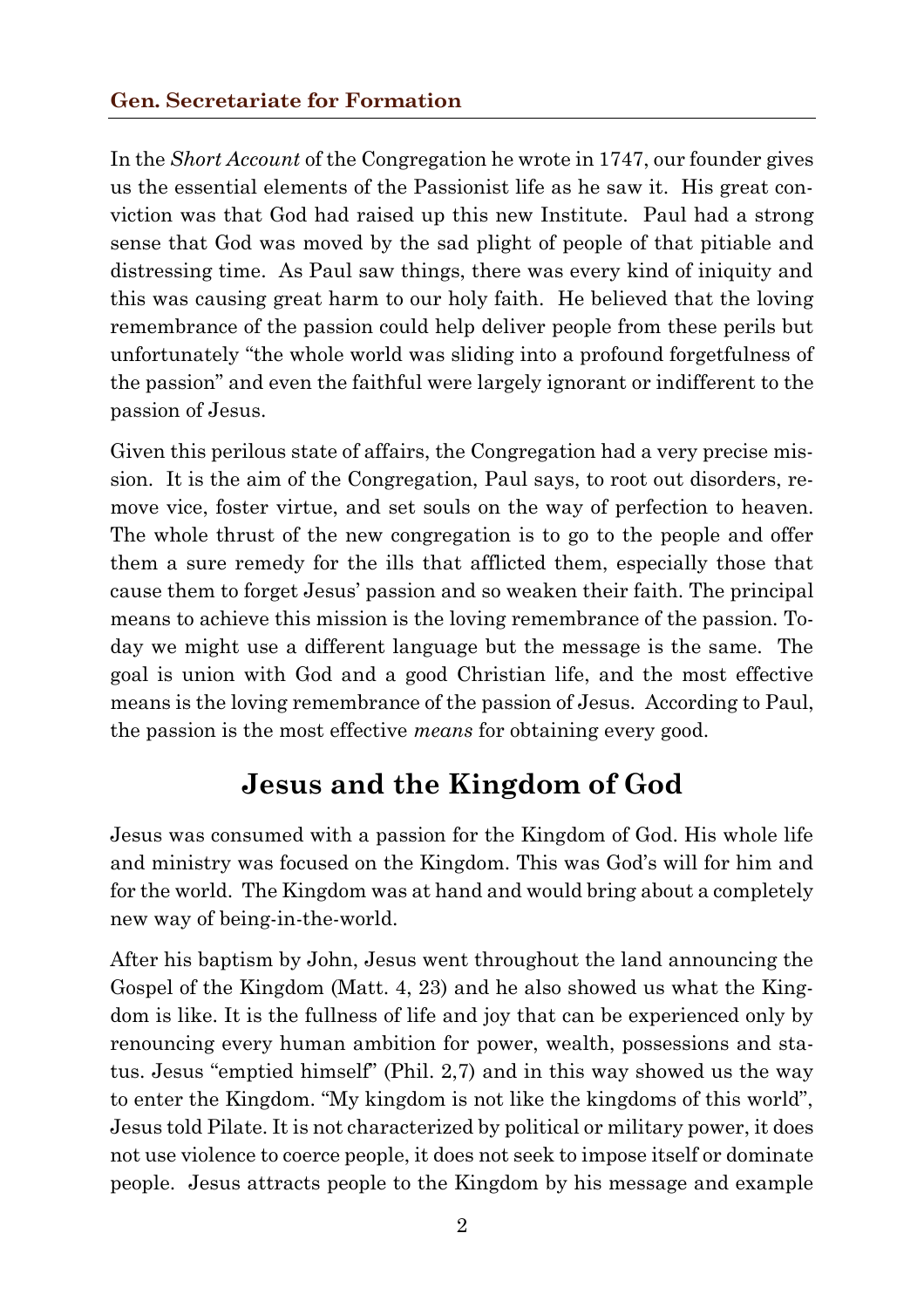of mercy, healing and love. "Come to me all you who are weary and burdened." He told the people not to worry about unimportant things but to seek the kingdom of God above all things (Matt. 6, 33).

The way of Jesus is the way of emptiness. Speaking to the rich young man, Jesus said "Go and sell all you possess". The parable of the Prodigal Son shows us that the young son had first to loose all his possessions before he came to his senses. Those who worry about power, wealth and possessions are unable to hear the Good News and cannot see what Jesus is showing them. The rich man did not see poor Lazarus and so lost his way; the foolish rich man built more barns to hold his abundant harvest but died before he could enjoy his fortune. "It is easier for a camel to pass through the eye of a needle than for a rich man to enter the kingdom of God."

The Kingdom of God means the fullness of life because it is about being in love with God, our neighbors and our enemies; it is about peace and harmony and the end to conflict and violence; it is about justice for the poor and oppressed and food for the hungry. The kingdom of God fills us with a joy and peace the world does not know. The kingdom can come only when each one learns to let go of the craving to accumulate power, wealth and possessions. It is this freedom to embrace emptiness that prepares us to be filled with the new life and joy only God can give. Unless we are empty of all the things that clutter our lives, our minds and our hearts there will be no room in our lives for the gift of God's kingdom.

Jesus adopted a life of radical emptiness to counter the great temptations of power, wealth, possessions and status. These are the forces that corrupt the heart and blind us to the needs of our fellow human beings. Every evil has its root in these hungers. The only way to clear the ground for the new Kingdom of God is to confront these cravings and empty ourselves of them. Jesus emptied himself and become like a servant, living like the poor with "nowhere to lay his head". He lived and walked among the poor because it was there that the Kingdom of God would take root. "Blessed are you poor because the Kingdom of God is yours." The powerful and the wealthy hated Jesus and sought to destroy him from the beginning. The poor welcomed him and accompanied him on his journeys. The authorities wanted to kill him but were afraid of the crowds who loved him. The Kingdom belongs to these.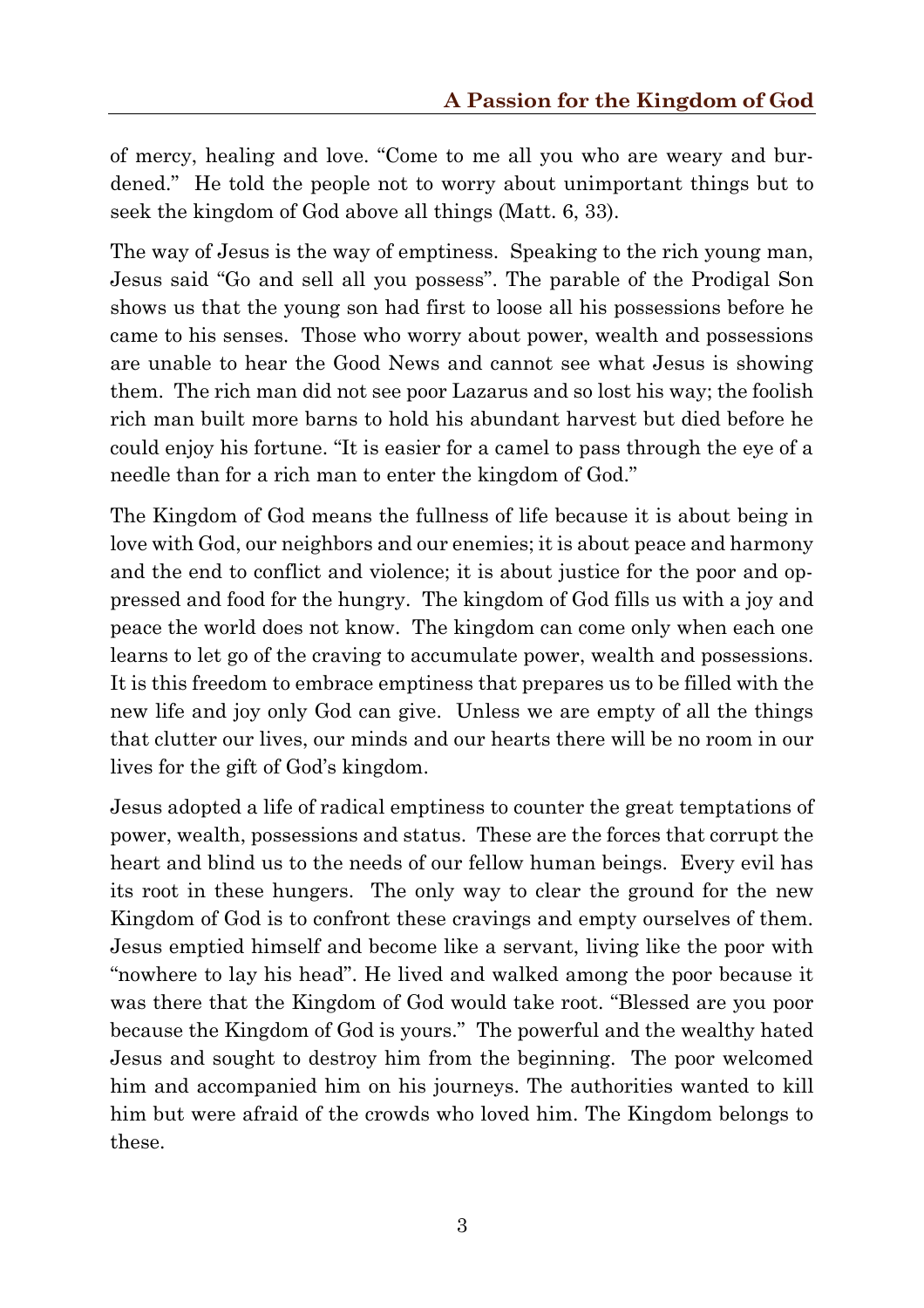Jesus showed through his ministry how the Kingdom would look and how his followers, by their compassionate and selfless service, could associate themselves with him in his work, and reverse the situation of those who are poor, who mourn, who hunger, who are voiceless (Mt 5, 3-11). Through the mission of his disciples, the poor of all times can experience the arrival of the Kingdom.

#### **The Kingdom and the Passion**

Jesus' passion and death is inextricably linked to his ministry of proclaiming the arrival of the Kingdom of God and the promise of a great reversal of fortunes for the poor and afflicted people of the world. The gospels show us that Jesus' life culminates in his passion and death and make it clear that his death was not an accident or something that simply happened at the end of his life because God decreed it. Jesus suffered and died because of his total commitment to God's plan to establish a new kind of Kingdom where justice and peace, love and joy would reign on earth as God had always intended. Jesus' speaking and acting to achieve this end brought him into conflict with the upholders of the other kingdoms and centers of power.

The religious and political leaders, both local and foreign, acted together to defend their power and their interests. They conspired to eliminate Jesus and silence his message. As a result, Jesus died for the sake of the Kingdom of God. It is as "king" that Jesus is mocked and crucified, "Jesus of Nazareth, King of the Jews". In his passion, Jesus shows how far he is willing to go to fulfill his mission in obedience to the Father. Jesus willingly suffered and died for the sake of the Kingdom of God.

In John's gospel, it is precisely in the passion narrative that the theme of the Kingdom comes to prominence. Jesus before Pilate is revealed as a new kind of King who does not rely on worldly power to accomplish his mission. He reveals the truth about God's Kingdom that is completely different from the kingdom represented by Pilate. Pilate has the power to threaten death; Jesus has come to give life. When he is lifted up on the cross, Jesus is revealed as the true king whose reign is one of total self-giving love (John15, 13). From the cross, Jesus the king hands over his Spirit to initiate the new age and the transformation of the whole creation.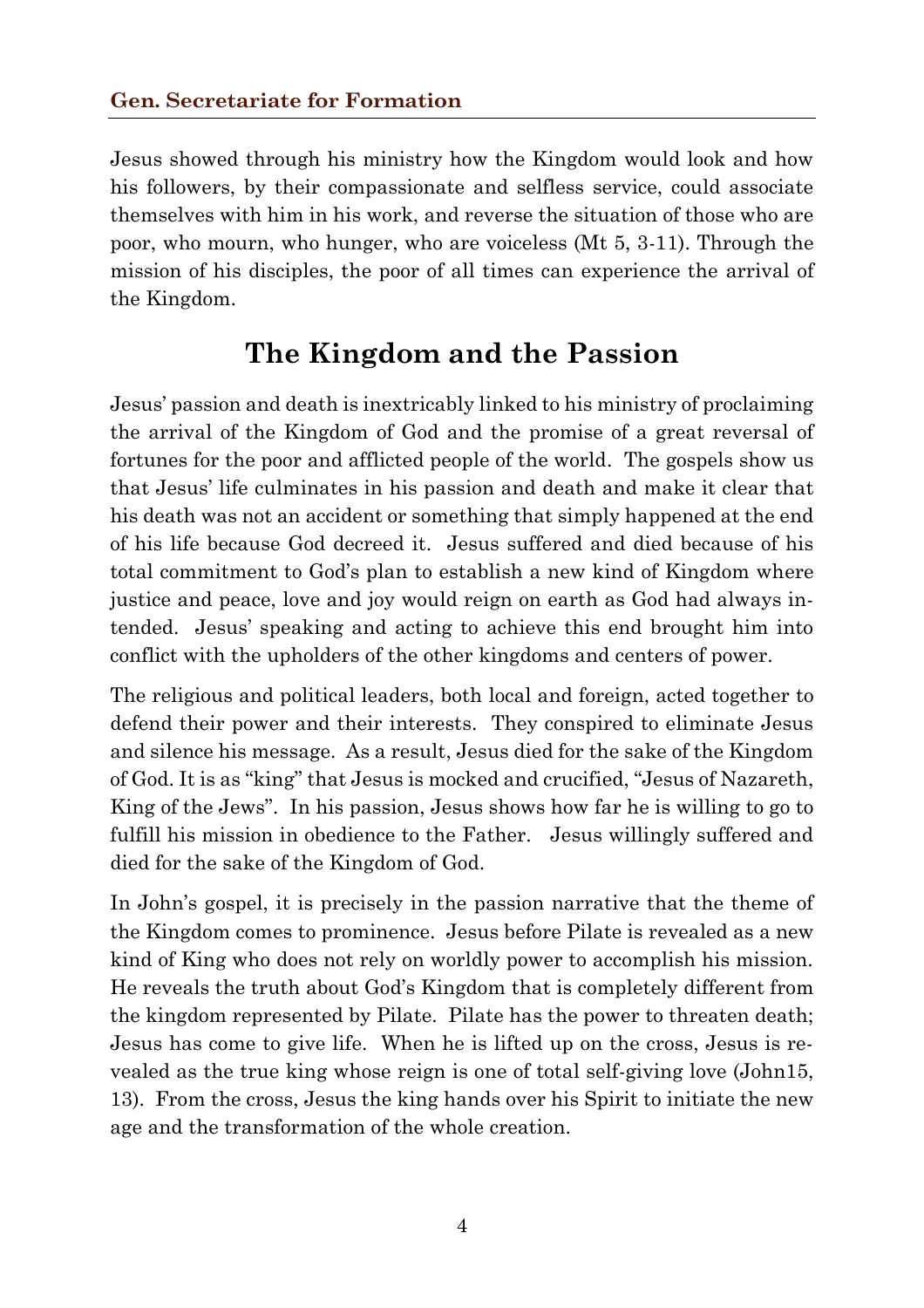# **The Kingdom "on earth as in heaven."**

It is important to stress that the biblical understanding of the Kingdom is not an interior spiritual presence, nor is it a hope for a wholly different order. The Kingdom of God does not mean that good people will go to heaven when they die. Jesus message about the Kingdom is rather about the transformation of the face of the earth and of human history. God did not create the world to save us out of it, but rather wants to save us by transforming the world for a new humanity.

The Good News is not that we will be released from this material world, with its suffering and imperfections, and go to our new spiritual home in heaven. Rather, the Kingdom will come down from heaven to earth. The New Jerusalem will be on earth and it is here that the Lord will dwell in the midst of his people (Rev. 21, 1-3). It is not an immaterial Kingdom where saved souls will live in heaven freed from the weight of their bodily existence. The whole creation is longing to share in the glory of the new creation that is the Kingdom of God (Rom. 8, 19-21).

We believe in the resurrection of the body. Our human bodies are the outcome of 13 billion years of cosmic evolution. The Resurrection is the promise that the whole cosmos will be transformed and at last we will see the fulfillment of God's plan for creation from before time began. We will rejoice with the whole creation and, all together with Christ, we will come to share in the very fullness of God's life (Eph. 3,19).

The early Fathers insisted strongly against the heretics that the Kingdom of God included this earth and was not purely spiritual. St. Irenaeus (130- 200 AD) writes against those who deny the coming of the Kingdom on earth: "The righteous are the first to receive the promise of the inheritance and will reign in it, when they rise again to behold God in this creation which is renovated. . . It is in the very creation in which they toiled or were afflicted, being proved in every way by suffering, that they should also receive the reward of their suffering."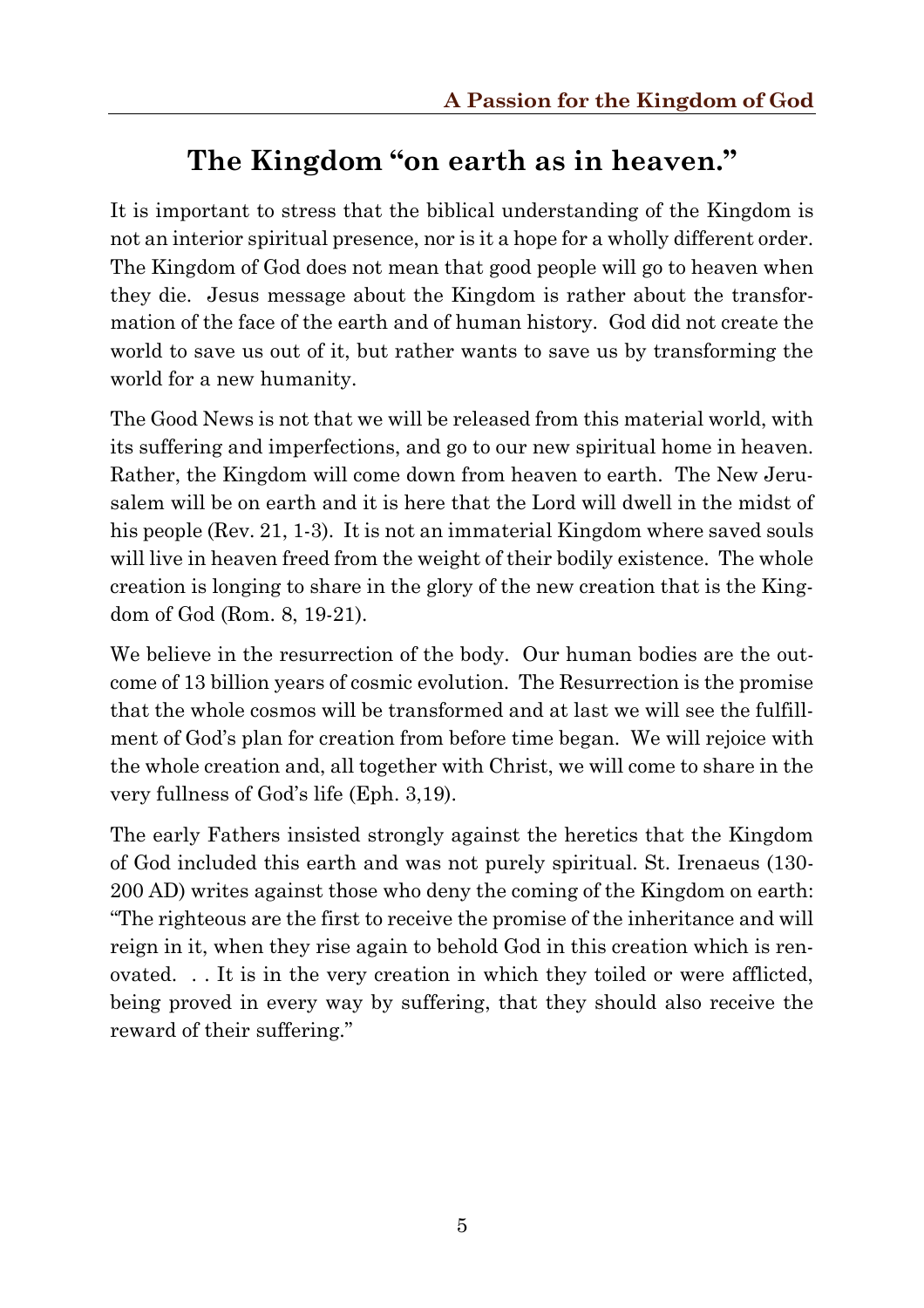#### **The Implications for the Passionist Mission**

What are the implications of this message for the Passionists and how does it challenge us? The Constitutions (1984) state: "The Passion of Jesus reveals the power of God which penetrates the world, destroying the power of evil and building up the Kingdom of God" (no. 5). Passionists today are called to continue the mission of Jesus "by working for the establishment of the Kingdom of God" (Cons. 2). This implies that we are prepared to share in Jesus' passion, to suffer and die with him if necessary in our struggle to overcome evil and to establish the Kingdom of God on earth as it is in heaven.

The particular mission of the Passionists is to preach the Gospel of Christ by keeping alive the memory of Jesus suffering and death. We do this not simply to provoke in the hearers sentiments of guilt or sorrow for sin or even admiration for Jesus; it's not aimed at shaming the sinner into repentance; it's not simply to deepen the devotion and prayer life of believers; nor is it only for the comfort and consolation of the sorrowing. The Passionists keep alive the memory of Jesus' passion so that the mission of Jesus to bring about the Kingdom of God "on earth as it is in heaven" will be continued in time.

What are the major challenges facing the world today? In recent weeks we have been shocked by the images of war, destruction and death in Ukraine. Few people alive today thought they would ever again see war in Europe and the threat of nuclear annihilation in the background. The world needs to be transformed by the power of the gospel that dispels hatred and sows the deeds of peace. We have to be the messengers of peace and more urgently to be peace makers. In our words, deeds, and prayers, we have to be the witnesses to the Resurrection message of peace to all people. The Church is the sacrament of the unity of humanity and no effort can be spared to bring peace into every corner of the world. Wherever there is division, suspicion, hatred, exclusion the Church is there to announce the Good News that all people are made in God's image and called to be the one family of God.

The environmental crisis together with the Covid 19 pandemic show how much we have taken life on earth for granted and the need to take greater care of the material world of which we are an integral part and on which we depend. When the planet is suffering we all suffer. The Good News